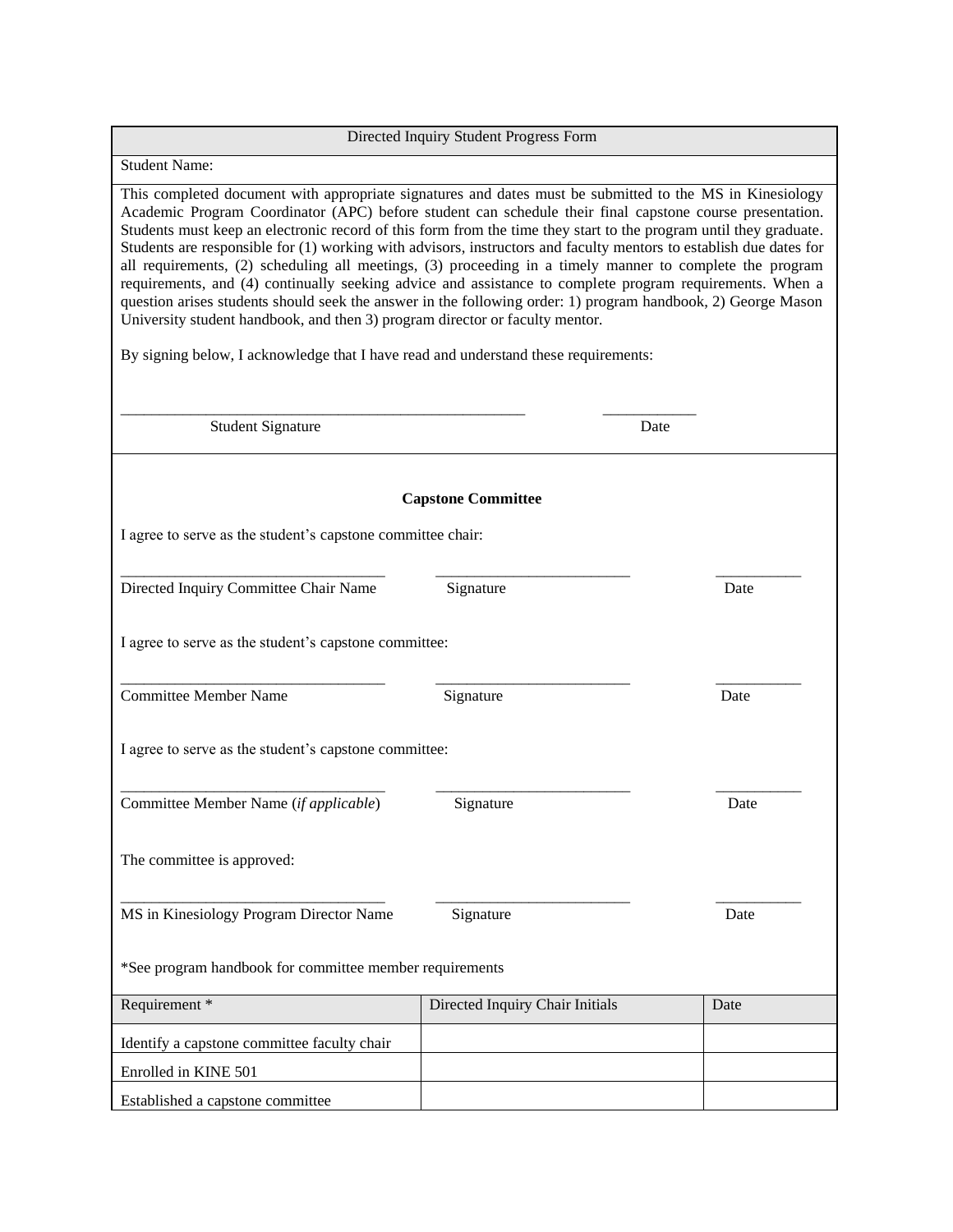| Capstone course proposal approved                                                              |      |  |
|------------------------------------------------------------------------------------------------|------|--|
| Obtained necessary permissions (IRB,                                                           |      |  |
| identified on- or off-campus location, etc.) for<br>directed inquiry experience (if necessary) |      |  |
|                                                                                                |      |  |
| Enrolled in KINE 798                                                                           |      |  |
| Activated intent to graduate in final semester                                                 |      |  |
| Audited degree in degreeworks to ensure                                                        |      |  |
| degree requirements met                                                                        |      |  |
| Submitted final paper KINE 798                                                                 |      |  |
| Passed final presentation for KINE 798                                                         |      |  |
| Submit all data files associated with KINE                                                     |      |  |
| 798 (data, Zotero files, manuscript drafts, etc.)                                              |      |  |
| Completed program exit survey                                                                  |      |  |
| Graduated!                                                                                     |      |  |
| The student has successfully completed all directed inquiry requirements.                      |      |  |
|                                                                                                |      |  |
| Committee Chair Signature                                                                      | Date |  |
|                                                                                                |      |  |
|                                                                                                |      |  |
| Committee Member Signature                                                                     | Date |  |
|                                                                                                |      |  |
| Committee Member Signature (if applicable)                                                     | Date |  |
|                                                                                                |      |  |
|                                                                                                |      |  |
| MS in Kinesiology Program Director Signature                                                   | Date |  |
|                                                                                                |      |  |

\* See program handbook for details of directed inquiry requirements

## **Course Requirements – 12 courses / 36 credits**

| Core Course                                             | Semester / Year | Grade |
|---------------------------------------------------------|-----------------|-------|
| KINE 600: Scientific Foundations of Kinesiology         |                 |       |
| KINE 601: Advanced Exercise Physiology                  |                 |       |
| KINE 603: Applied Biomechanics                          |                 |       |
| KINE 615: Advanced Technology to Measure Human Movement |                 |       |
| KINE 605: Research Methods in Kinesiology               |                 |       |
| KINE 602: Movement and Fitness Assessment               |                 |       |
| KINE 501: Independent Study                             |                 |       |
| KINE 798: Directed Inquiry                              |                 |       |
| Elective 1                                              |                 |       |